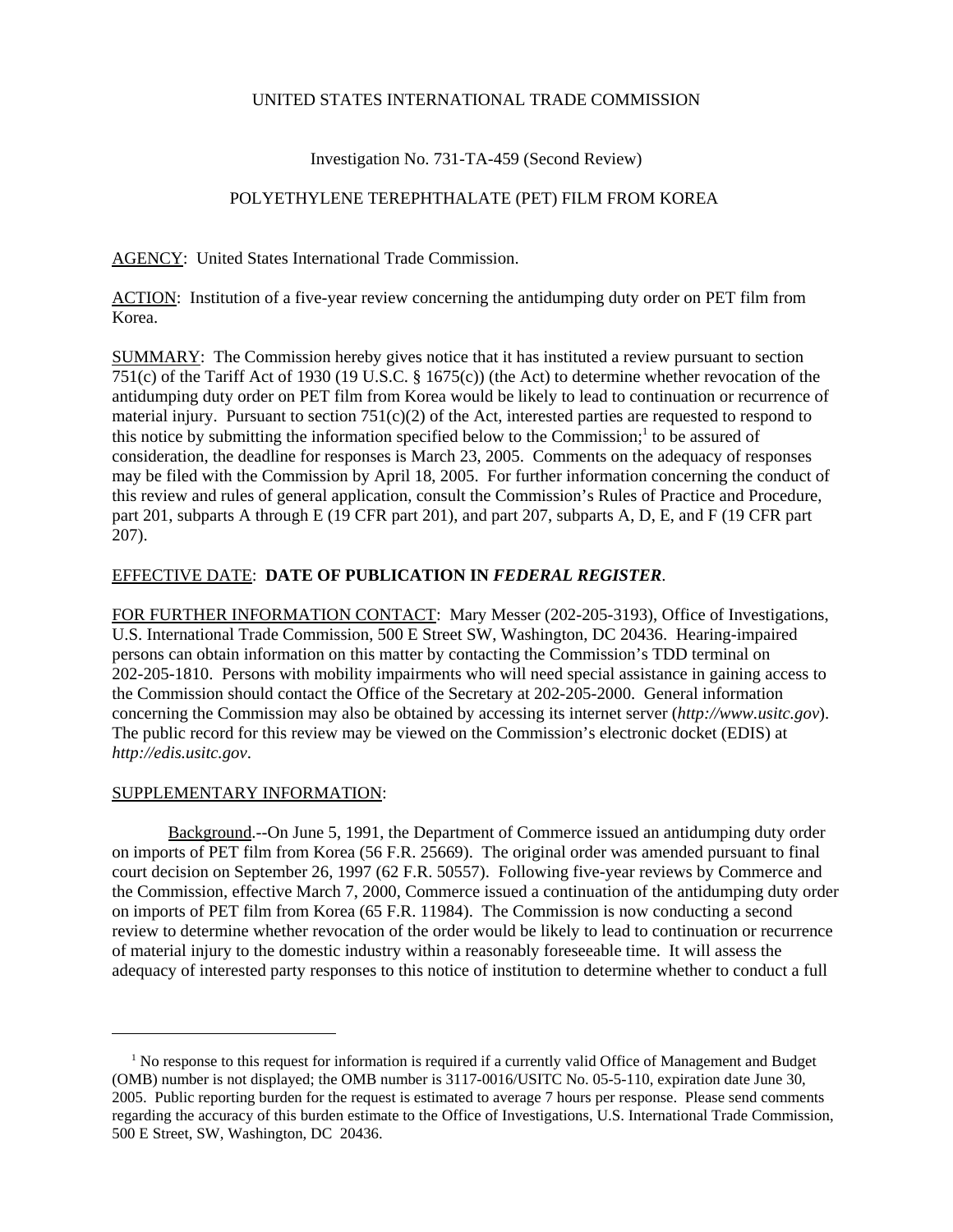review or an expedited review. The Commission's determination in any expedited review will be based on the facts available, which may include information provided in response to this notice.

Definitions.--The following definitions apply to this review:

- (1) *Subject Merchandise* is the class or kind of merchandise that is within the scope of the five-year review, as defined by the Department of Commerce.
- (2) The *Subject Country* in this review is Korea.
- (3) The *Domestic Like Product* is the domestically produced product or products which are like, or in the absence of like, most similar in characteristics and uses with, the *Subject Merchandise*. In its original and expedited five-year review determinations, the Commission defined the *Domestic Like Product* as all PET film, including equivalent PET film. One Commissioner defined the *Domestic Like Product* differently in the original investigation.
- (4) The *Domestic Industry* is the U.S. producers as a whole of the *Domestic Like Product*, or those producers whose collective output of the *Domestic Like Product* constitutes a major proportion of the total domestic production of the product. In its original and expedited five-year review determinations, the Commission defined the *Domestic Industry* as all domestic producers of PET film, including equivalent PET film. One Commissioner defined the *Domestic Industry* differently in the original investigation.
- (5) An *Importer* is any person or firm engaged, either directly or through a parent company or subsidiary, in importing the *Subject Merchandise* into the United States from a foreign manufacturer or through its selling agent.

Participation in the review and public service list.--Persons, including industrial users of the *Subject Merchandise* and, if the merchandise is sold at the retail level, representative consumer organizations, wishing to participate in the review as parties must file an entry of appearance with the Secretary to the Commission, as provided in section 201.11(b)(4) of the Commission's rules, no later than 21 days after publication of this notice in the *Federal Register*. The Secretary will maintain a public service list containing the names and addresses of all persons, or their representatives, who are parties to the review.

Former Commission employees who are seeking to appear in Commission five-year reviews are reminded that they are required, pursuant to 19 C.F.R. § 201.15, to seek Commission approval if the matter in which they are seeking to appear was pending in any manner or form during their Commission employment. The Commission is seeking guidance as to whether a second transition five-year review is the "same particular matter" as the underlying original investigation for purposes of 19 C.F.R. § 201.15 and 18 U.S.C. § 207, the post employment statute for Federal employees. Former employees may seek informal advice from Commission ethics officials with respect to this and the related issue of whether the employee's participation was "personal and substantial." However, any informal consultation will not relieve former employees of the obligation to seek approval to appear from the Commission under its rule 201.15. For ethics advice, contact Carol McCue Verratti, Deputy Agency Ethics Official, at 202-205-3088.

Limited disclosure of business proprietary information (BPI) under an administrative protective order (APO) and APO service list.--Pursuant to section 207.7(a) of the Commission's rules, the Secretary will make BPI submitted in this review available to authorized applicants under the APO issued in the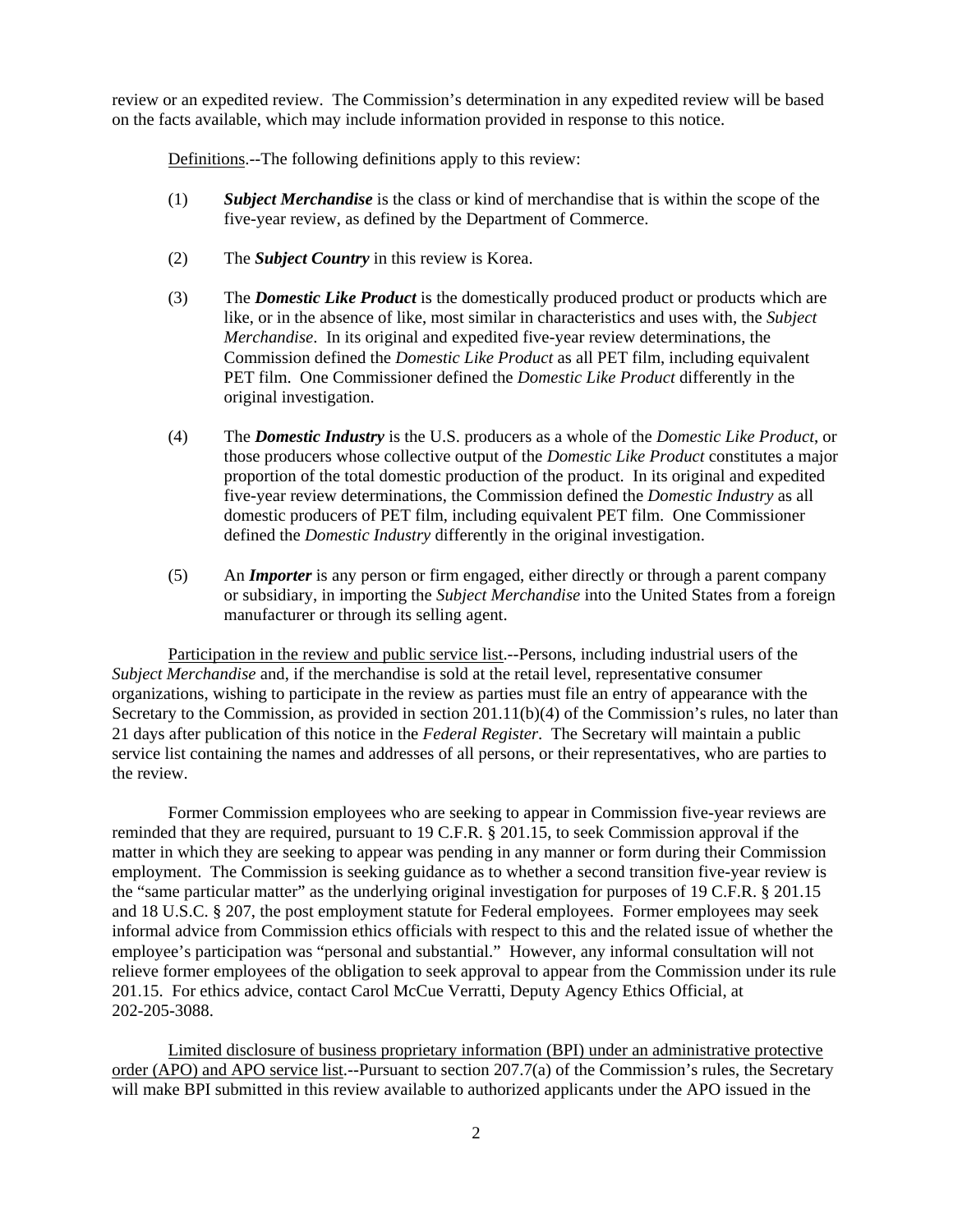review, provided that the application is made no later than 21 days after publication of this notice in the *Federal Register*. Authorized applicants must represent interested parties, as defined in 19 U.S.C. § 1677(9), who are parties to the review. A separate service list will be maintained by the Secretary for those parties authorized to receive BPI under the APO.

Certification.--Pursuant to section 207.3 of the Commission's rules, any person submitting information to the Commission in connection with this review must certify that the information is accurate and complete to the best of the submitter's knowledge. In making the certification, the submitter will be deemed to consent, unless otherwise specified, for the Commission, its employees, and contract personnel to use the information provided in any other reviews or investigations of the same or comparable products which the Commission conducts under Title VII of the Act, or in internal audits and investigations relating to the programs and operations of the Commission pursuant to 5 U.S.C. Appendix 3.

Written submissions.--Pursuant to section 207.61 of the Commission's rules, each interested party response to this notice must provide the information specified below. The deadline for filing such responses is March 23, 2005. Pursuant to section 207.62(b) of the Commission's rules, eligible parties (as specified in Commission rule 207.62(b)(1)) may also file comments concerning the adequacy of responses to the notice of institution and whether the Commission should conduct an expedited or full review. The deadline for filing such comments is April 18, 2005. All written submissions must conform with the provisions of sections 201.8 and 207.3 of the Commission's rules and any submissions that contain BPI must also conform with the requirements of sections 201.6 and 207.7 of the Commission's rules. The Commission's rules do not authorize filing of submissions with the Secretary by facsimile or electronic means, except to the extent permitted by section 201.8 of the Commission's rules, as amended, 67 Fed. Reg. 68036 (November 8, 2002). Also, in accordance with sections 201.16(c) and 207.3 of the Commission's rules, each document filed by a party to the review must be served on all other parties to the review (as identified by either the public or APO service list as appropriate), and a certificate of service must accompany the document (if you are not a party to the review you do not need to serve your response).

Inability to provide requested information.--Pursuant to section 207.61(c) of the Commission's rules, any interested party that cannot furnish the information requested by this notice in the requested form and manner shall notify the Commission at the earliest possible time, provide a full explanation of why it cannot provide the requested information, and indicate alternative forms in which it can provide equivalent information. If an interested party does not provide this notification (or the Commission finds the explanation provided in the notification inadequate) and fails to provide a complete response to this notice, the Commission may take an adverse inference against the party pursuant to section 776(b) of the Act in making its determination in the review.

### INFORMATION TO BE PROVIDED IN RESPONSE TO THIS NOTICE OF INSTITUTION: As used below, the term "firm" includes any related firms.

- (1) The name and address of your firm or entity (including World Wide Web address if available) and name, telephone number, fax number, and E-mail address of the certifying official.
- (2) A statement indicating whether your firm/entity is a U.S. producer of the *Domestic Like Product*, a U.S. union or worker group, a U.S. importer of the *Subject Merchandise*, a foreign producer or exporter of the *Subject Merchandise*, a U.S. or foreign trade or business association, or another interested party (including an explanation). If you are a union/worker group or trade/business association, identify the firms in which your workers are employed or which are members of your association.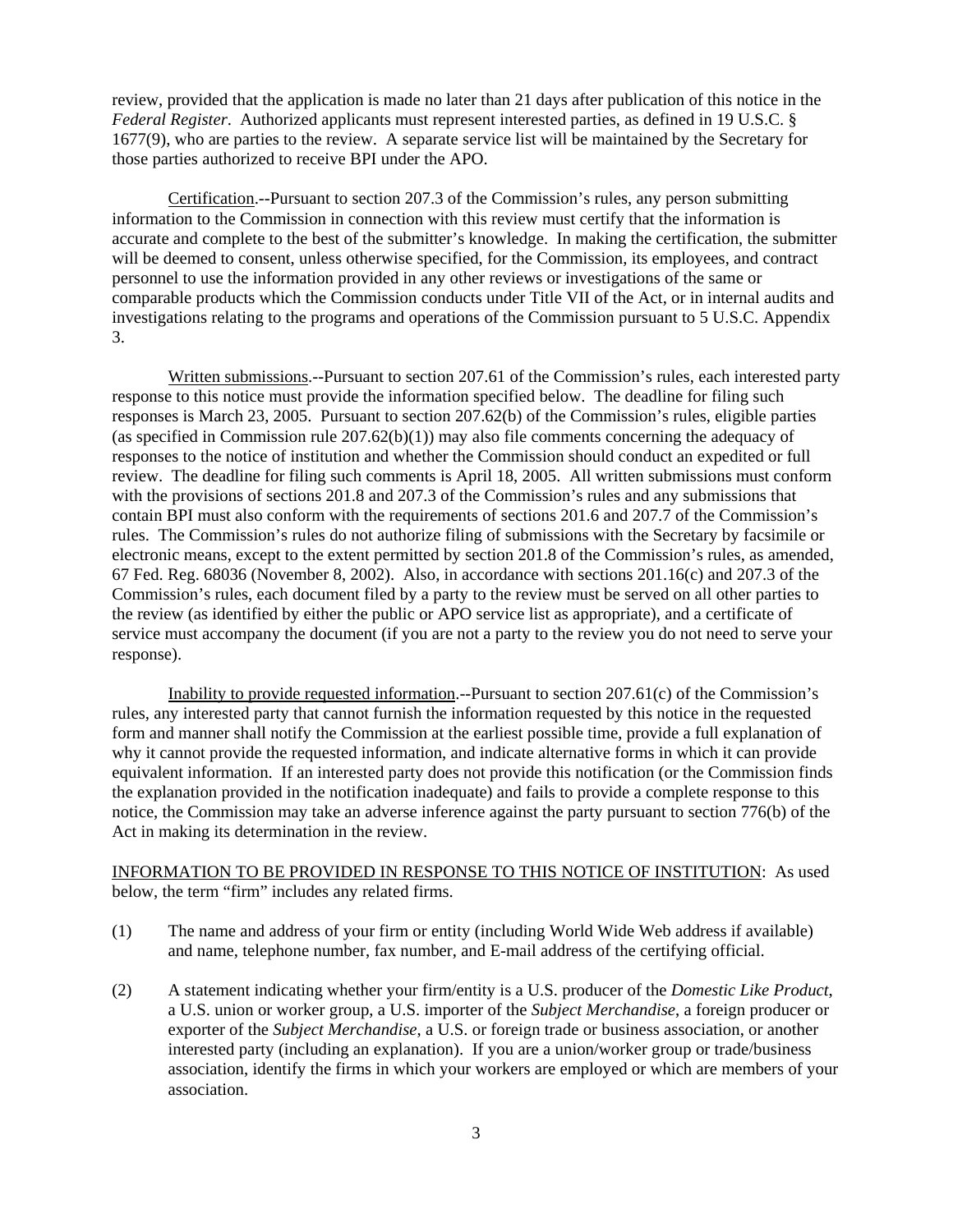- (3) A statement indicating whether your firm/entity is willing to participate in this review by providing information requested by the Commission.
- (4) A statement of the likely effects of the revocation of the antidumping duty order on the *Domestic Industry* in general and/or your firm/entity specifically. In your response, please discuss the various factors specified in section 752(a) of the Act (19 U.S.C. §  $1675a(a)$ ) including the likely volume of subject imports, likely price effects of subject imports, and likely impact of imports of *Subject Merchandise* on the *Domestic Industry*.
- (5) A list of all known and currently operating U.S. producers of the *Domestic Like Product*. Identify any known related parties and the nature of the relationship as defined in section 771(4)(B) of the Act (19 U.S.C. § 1677(4)(B)).
- (6) A list of all known and currently operating U.S. importers of the *Subject Merchandise* and producers of the *Subject Merchandise* in the *Subject Country* that currently export or have exported *Subject Merchandise* to the United States or other countries after 1998.
- (7) If you are a U.S. producer of the *Domestic Like Product*, provide the following information on your firm's operations on that product during calendar year 2004 (report quantity data in pounds and value data in U.S. dollars, f.o.b. plant). If you are a union/worker group or trade/business association, provide the information, on an aggregate basis, for the firms in which your workers are employed/which are members of your association.
	- (a) Production (quantity) and, if known, an estimate of the percentage of total U.S. production of the *Domestic Like Product* accounted for by your firm's(s') production;
	- (b) the quantity and value of U.S. commercial shipments of the *Domestic Like Product* produced in your U.S. plant(s); and
	- (c) the quantity and value of U.S. internal consumption/company transfers of the *Domestic Like Product* produced in your U.S. plant(s).
- (8) If you are a U.S. importer or a trade/business association of U.S. importers of the *Subject Merchandise* from the *Subject Country*, provide the following information on your firm's(s') operations on that product during calendar year 2004 (report quantity data in pounds and value data in U.S. dollars). If you are a trade/business association, provide the information, on an aggregate basis, for the firms which are members of your association.
	- (a) The quantity and value (landed, duty-paid but not including antidumping duties) of U.S. imports and, if known, an estimate of the percentage of total U.S. imports of *Subject Merchandise* from the *Subject Country* accounted for by your firm's(s') imports;
	- (b) the quantity and value (f.o.b. U.S. port, including antidumping duties) of U.S. commercial shipments of *Subject Merchandise* imported from the *Subject Country*; and
	- (c) the quantity and value (f.o.b. U.S. port, including antidumping duties) of U.S. internal consumption/company transfers of *Subject Merchandise* imported from the *Subject Country*.
- (9) If you are a producer, an exporter, or a trade/business association of producers or exporters of the *Subject Merchandise* in the *Subject Country*, provide the following information on your firm's(s')